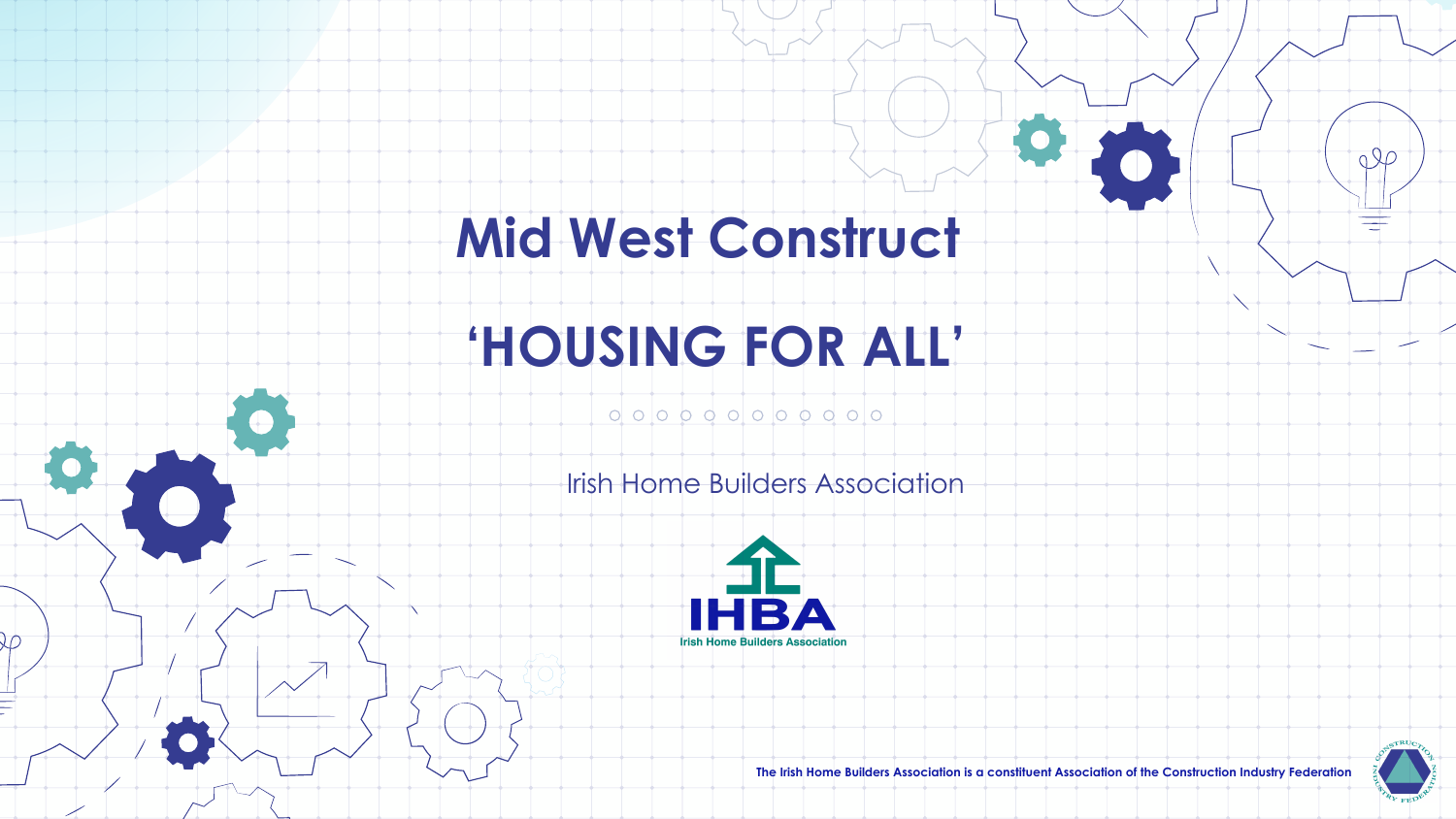# Where we are......

**1**

**3**

**4**

**2**

## **First Time Buyer**

Average first-time buyer age has increased by almost a decade to 35 years of age

### **Impact**

Previously people in their 20's opted to buy apartments and get their foot on the property ladder

## **Sales Transactions**

Sales for properties remains strong with many FTB's opting to use the HTBI

### **House Price Inflation**

Value of secondhand homes are increasing rapidly due to people with mortgage approvals & lack of stock available.

### **Planning Applications**

The number of applications submitted during the first quarter of 2021, in terms of units, was down 29%

### **Mortgages**

**5**

**6**

**7**

**8**

Mortgage market rates in Ireland are still some of the highest in Europe

## **Delivery 2021**

Expected delivery for 2021 is somewhere in the region of 20,000+

### **Future Delivery**

It is expected that an immediate bounce will be seen for 2022 as a result of the 4billion annual housing package



 $QQ$ 

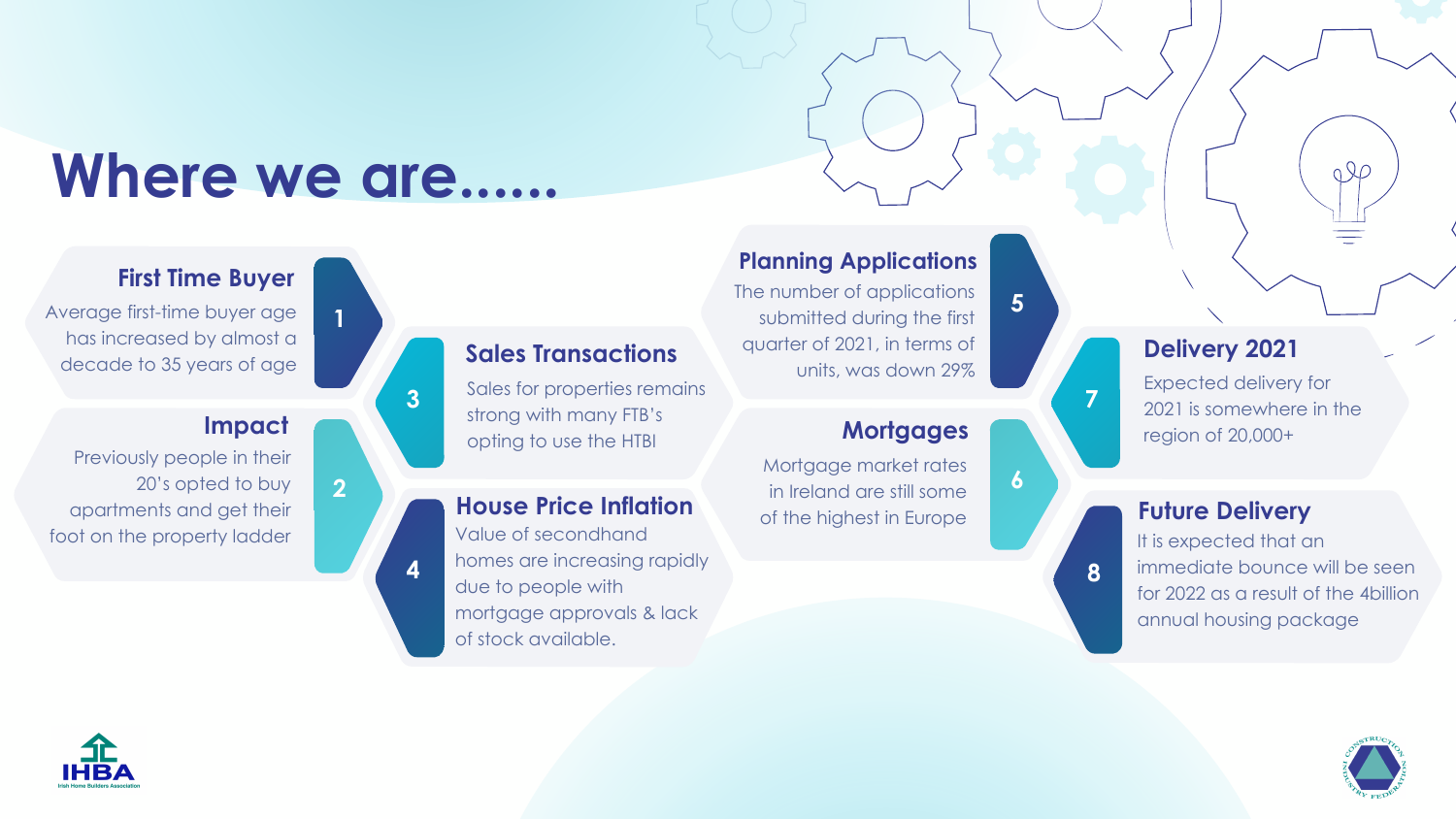

## **'Housing For All' – The Delivery**

### **300,000 housing units by 2030**



*(90,000 social, 36,000 affordable purchase, 18,000 cost rental and 170,000 private homes* 

> **Committed Investment** Over €4 Billion per year

### **Carrot & Stick**

*Mixed approach to ensure early delivery. Many actions will take time to introduce. Planning will become more closely aligned with financial mechanisms. Vast legislation changes will be required to realize the potential of the plan.*



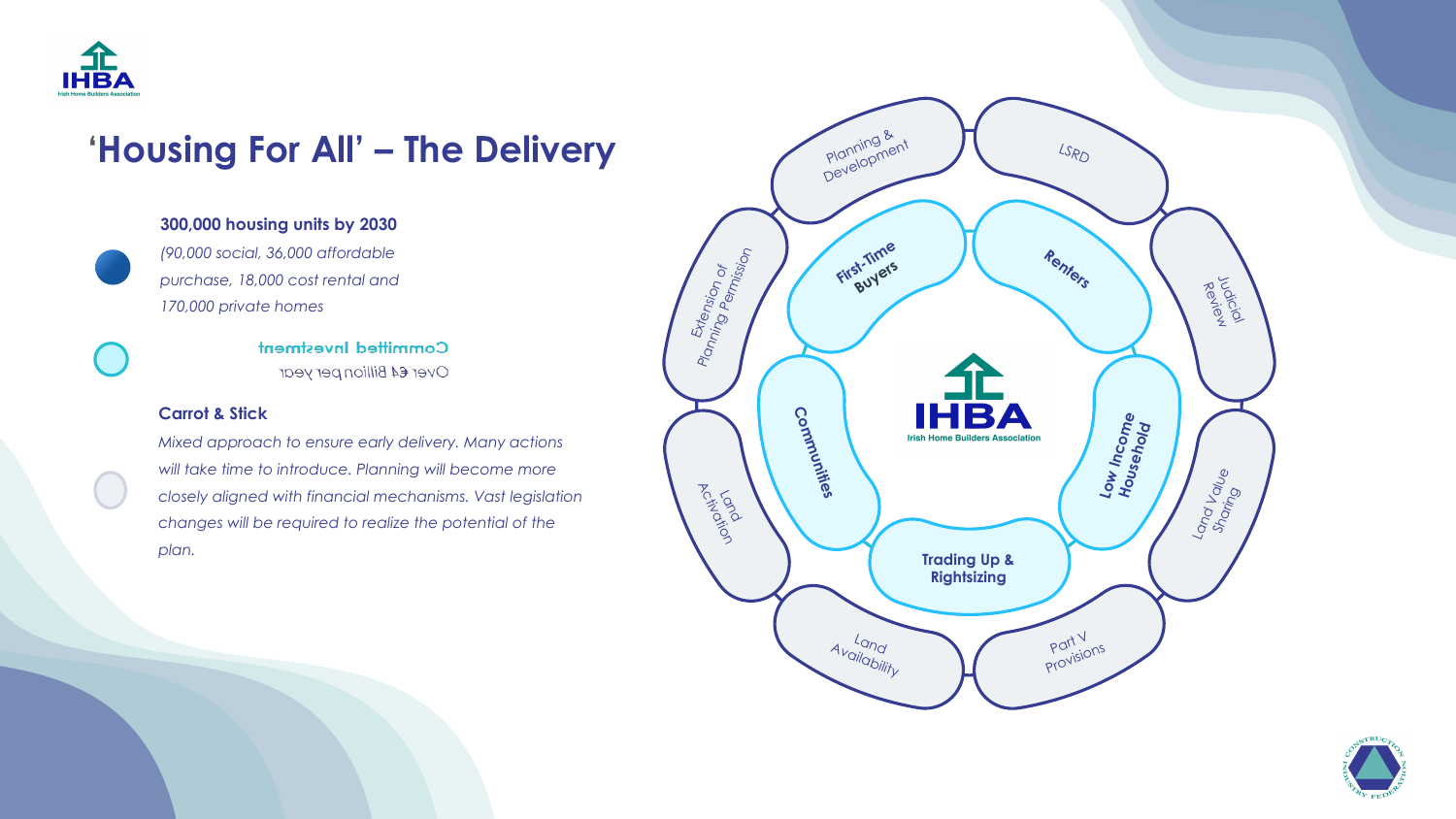### $\cup$   $\cup$   $\cup$  $0 0 0 0 0 0 0 0 0 0$  $0 0 0 0 0 0 0 0 0 0$  $0 0 0 0 0 0 0 0 0 0$

## **'Housing for All' – The Pathways**





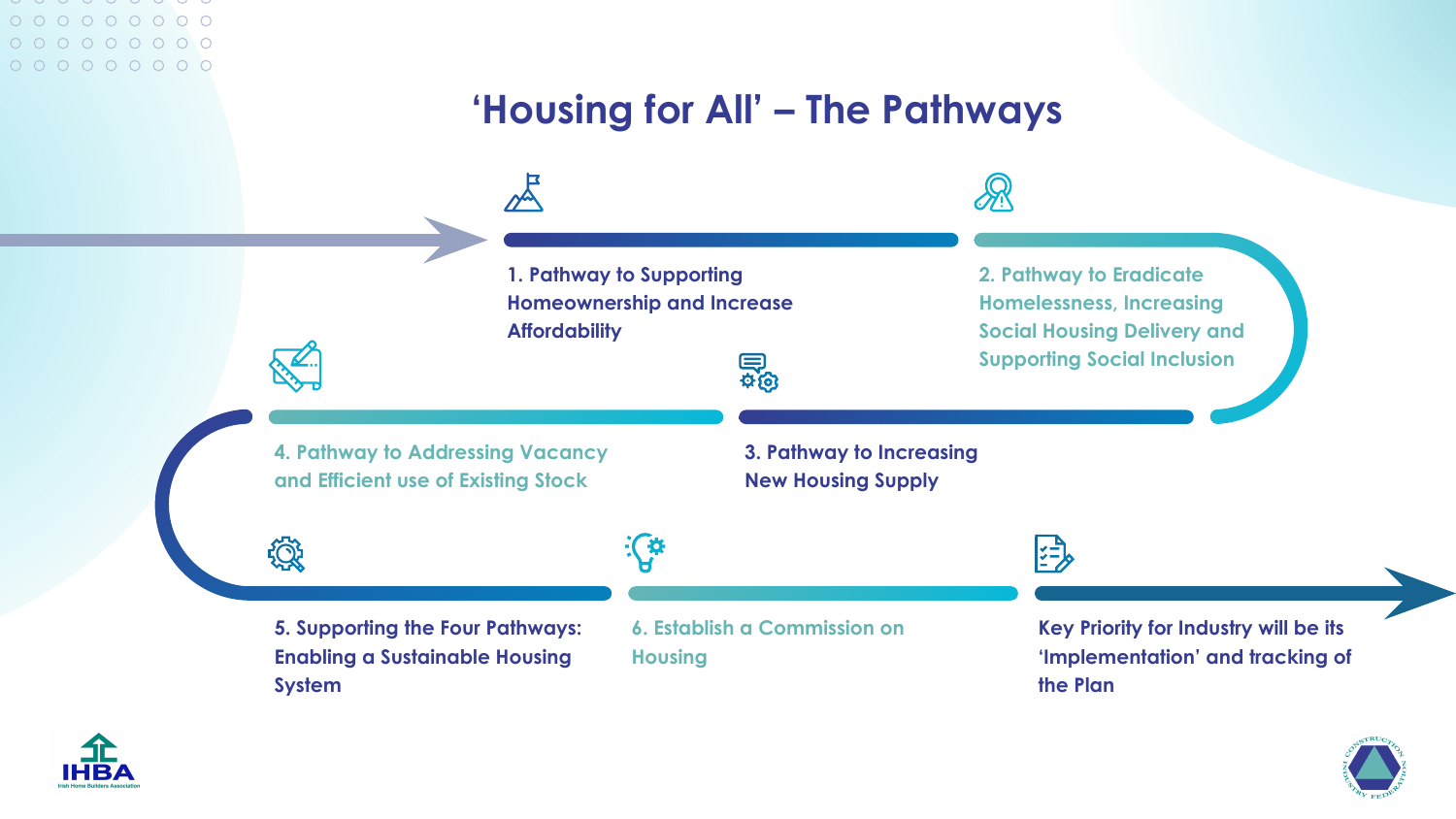## **Mid West Completions 2020 Q1 – 2021 Q3**

|              |     |     |     |     |     |     |     | 2020 Q1 2020 Q2 2020 Q3 2020 Q4 2021 Q1 2021 Q2 2021 Q3 Sub-total |
|--------------|-----|-----|-----|-----|-----|-----|-----|-------------------------------------------------------------------|
| <b>Clare</b> |     |     | 114 | 133 | 60  | 120 | 86  | 667                                                               |
| Limerick     | 128 | 81  | 142 | 189 | 131 | 150 | 149 | 970                                                               |
| <b>Tipp</b>  | 81  | 61  | 91  | 91  | 63  | 75  | 64  | 526                                                               |
|              | 286 | 219 | 347 | 413 | 254 | 345 | 299 | 2,163                                                             |



◆Clare ◆Limerick ◆Tipp





 $QQ$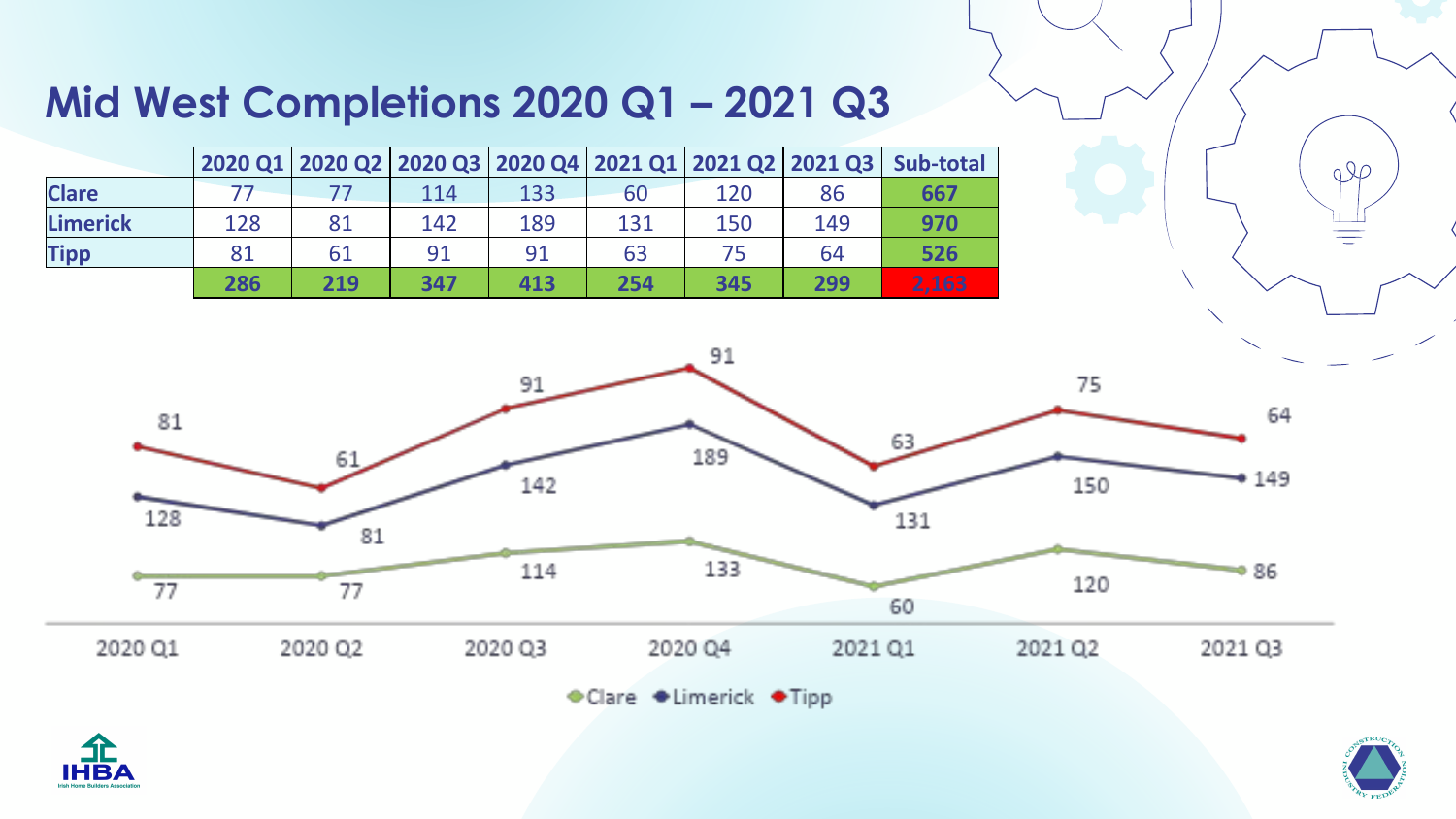## **Mid West Completions by Dwelling Type 2020 Q1 – 2021 Q3**

|               | 2020 Q1 | 2020 Q2 | 2020 Q3 | 2020 Q4 | <b>2021 Q1</b> | <b>2021 Q2</b> | <b>2021 Q3</b> | Sub-total |
|---------------|---------|---------|---------|---------|----------------|----------------|----------------|-----------|
| <b>Single</b> | 135     | 118     | 179     | 175     | 107            | 124            | 152            | 990       |
| <b>Scheme</b> | 123     | 71      | 151     | 208     | 131            | 194            | 122            | 1,000     |
| <b>Apts</b>   | 28      | 30      | 17      | 30      | 16             | 27             | 25             | 173       |
| Sub-total     | 286     | 219     | 347     | 413     | 254            | 345            | 299            | 2,163     |

250







 $QQ$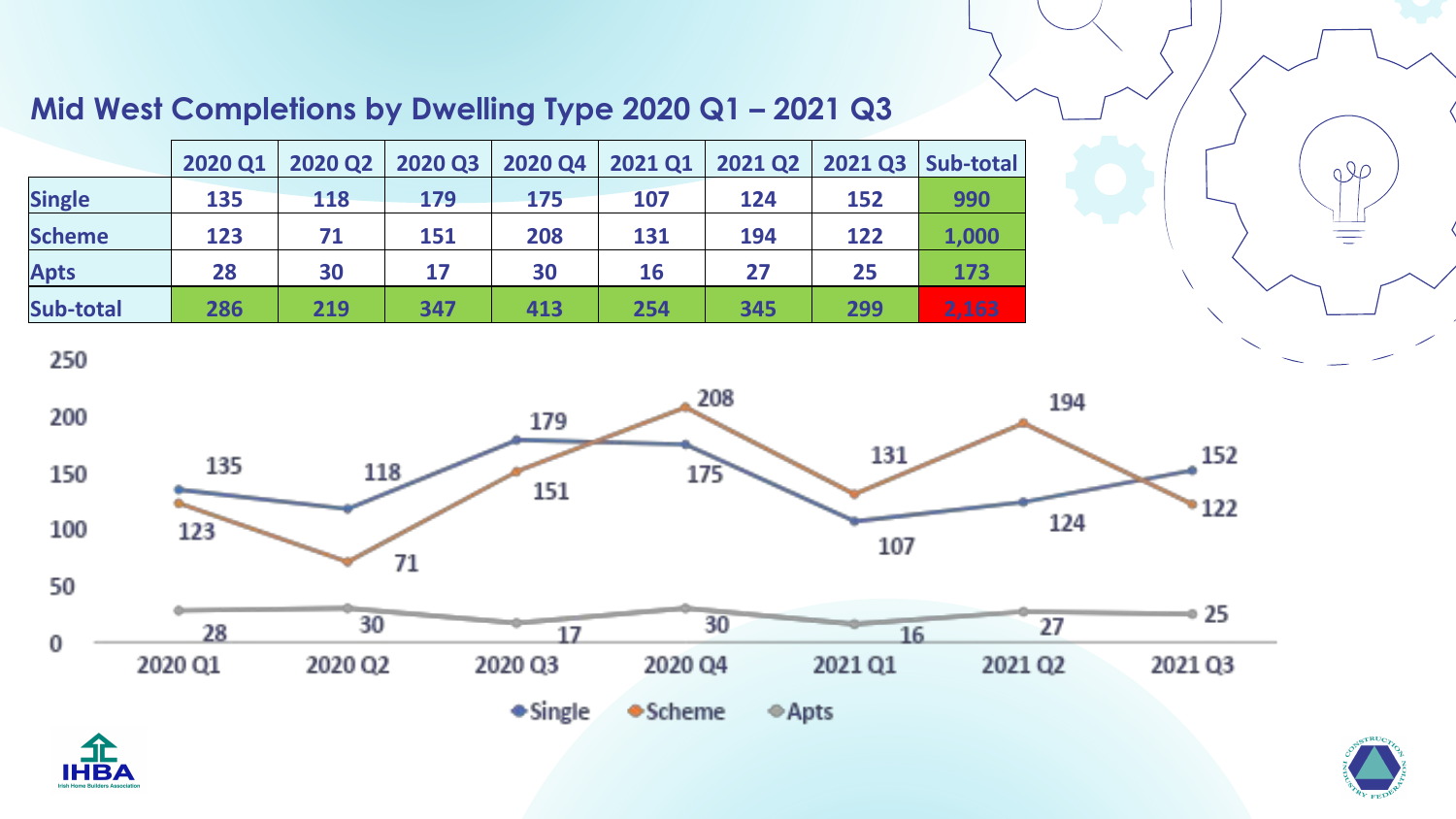## **'Housing for All'**

Some of the most frequent questions put to the industry since the publication of 'Housing for All' and the very recent release of the 'National Development Plan Review' has been –

- is the plan achievable; and
- does the industry have the

capacity to deliver on these ambitions.

### **ZONING**

**The availability of serviced residential zoned land in forthcoming and future county development plans will be critical if national policy, housing demands and housing targets are to be met.**

### **INFRASTRUCTURE**

Housing delivery will require spending of capital budget on 'Local Network Reinforcement' and removing the current onus on new home purchasers.







The uncertainty, the risk and the cost of planning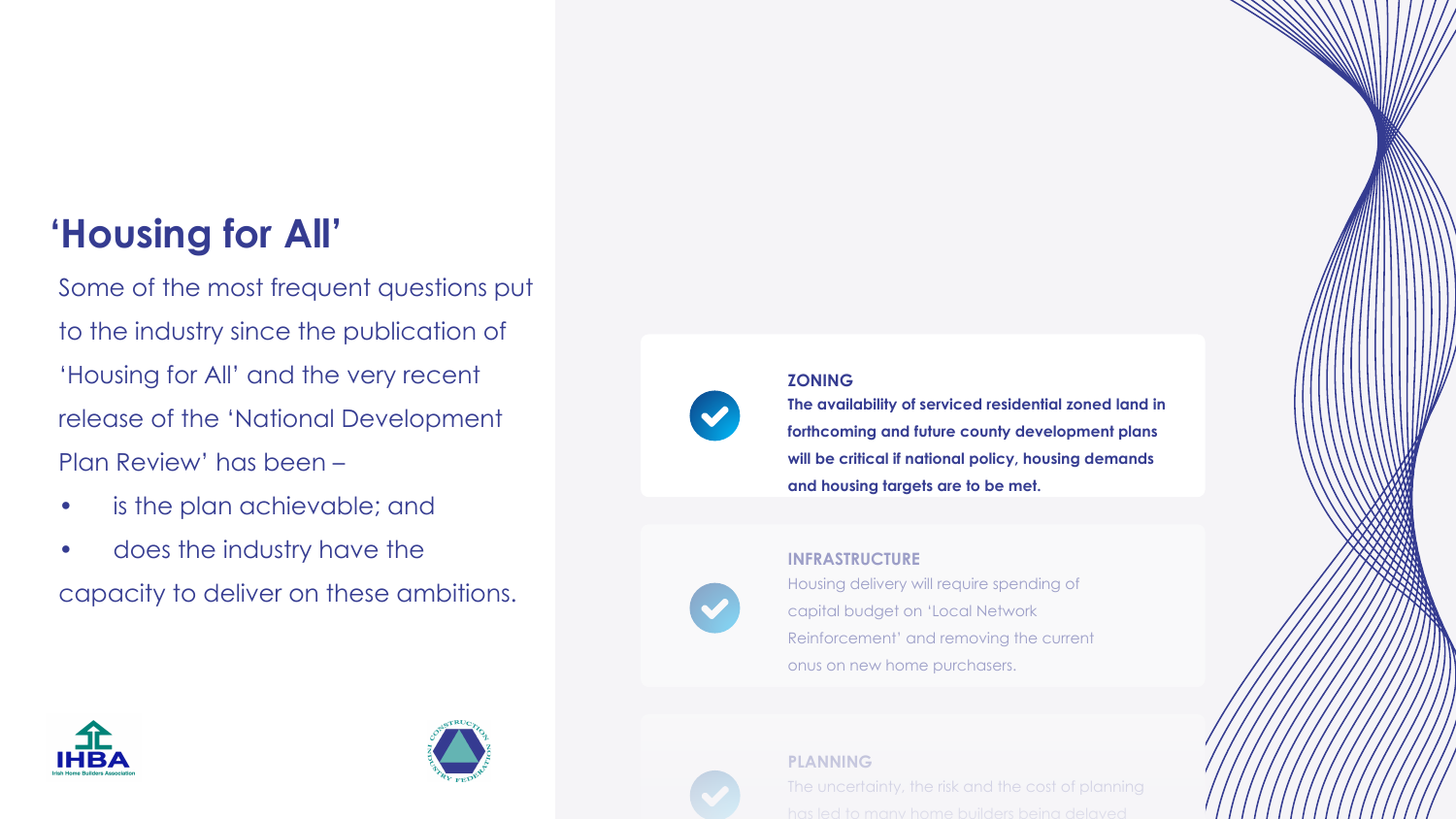## **'Housing for All'**

Some of the most frequent questions put to the industry since the publication of 'Housing for All' and the very recent release of the 'National Development Plan Review' has been –

- is the plan achievable; and
- does the industry have the

capacity to deliver on these ambitions.

### **ZONING**

The availability of serviced residential zoned land in forthcoming and future county development plans will be critical if national policy, housing demands and housing targets are to be met.

#### **INFRASTRUCTURE**



**Housing delivery will require spending of capital budget on 'Local Network Reinforcement' and removing the current onus on new home purchasers.** 

#### **PLANNING**

The uncertainty, the risk and the cost of planning has led to many home builders being delayed from proceeding with potential applications.

### **COMMENCEMENT TIMELINES**

Compliance responses, fire certs, infrastructure deficits, prescribed bodies, enabling works, funding,



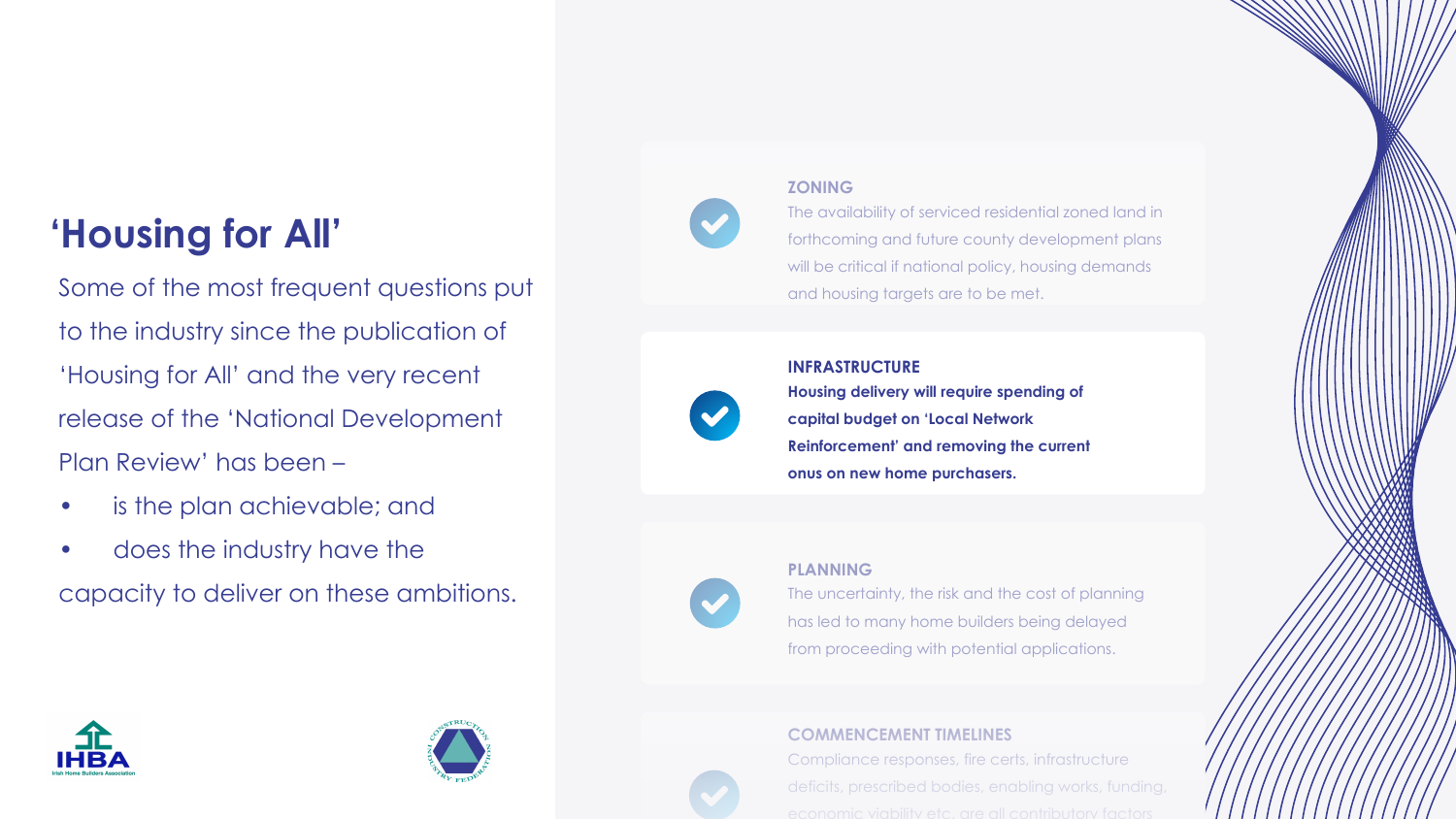will be critical if national policy, housing demands and housing targets are to be met.

### **INFRASTRUCTURE**

Housing delivery will require spending of capital budget on 'Local Network Reinforcement' and removing the current onus on new home purchasers.

#### **PLANNING**

**The uncertainty, the risk and the cost of planning has led to many home builders being delayed from proceeding with potential applications.** 

### **COMMENCMENT TIMELINES**

Compliance responses, fire certs, infrastructure deficits, prescribed bodies, enabling works, funding, economic viability etc. are all contributory factors impacting on the timeline of developments commencing post planning.

## **'Housing for All'**

Some of the most frequent questions put to the industry since the publication of 'Housing for All' and the very recent release of the 'National Development Plan Review' has been –

- is the plan achievable; and
- does the industry have the

capacity to deliver on these ambitions.







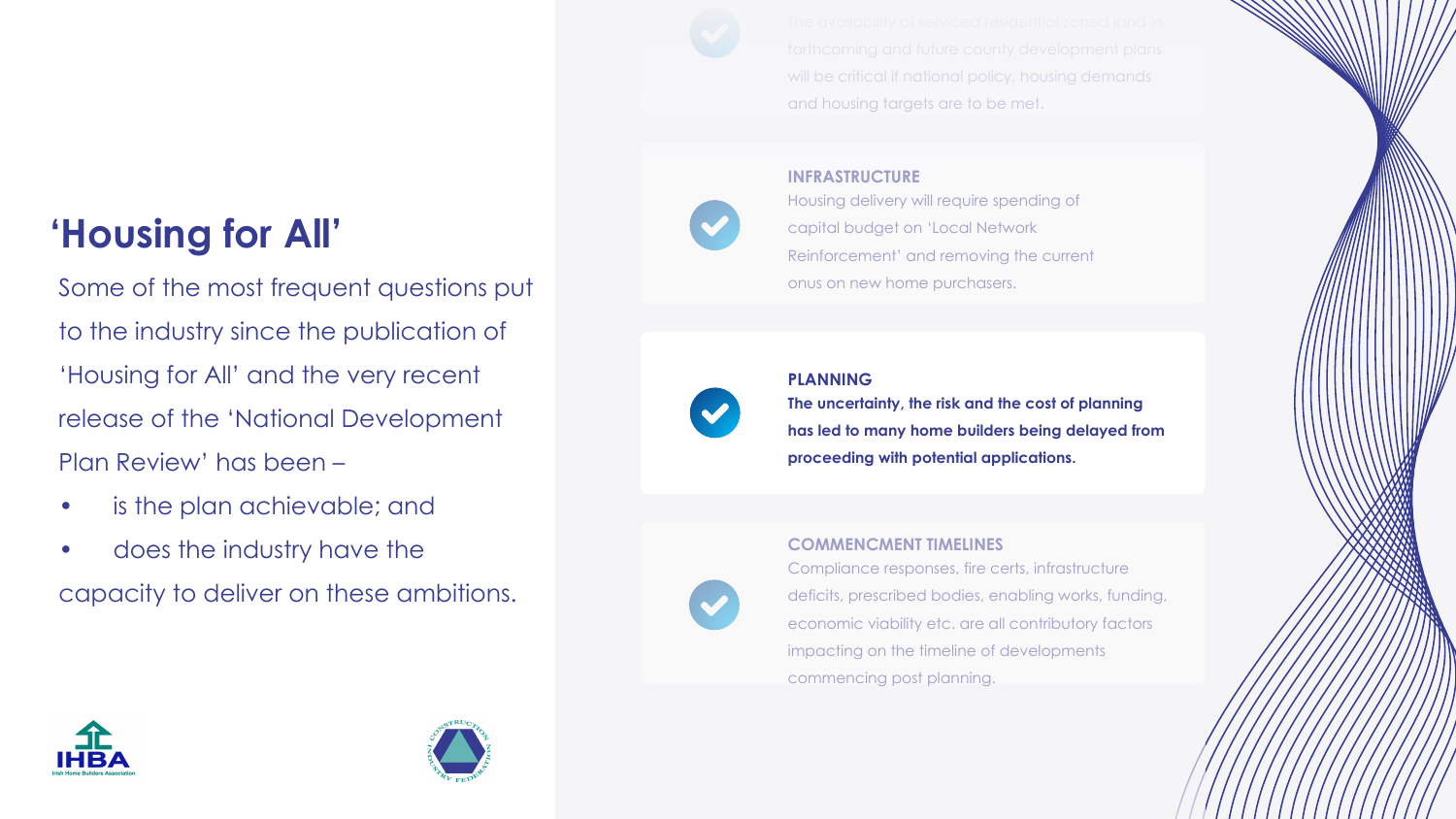**'Housing for All'**

Some of the most frequent questions put to the industry since the publication of 'Housing for All' and the very recent release of the 'National Development Plan Review' has been –

- is the plan achievable; and
- does the industry have the

capacity to deliver on these ambitions.

capital budget on 'Local Network Reinforcement' and removing the current onus on new home purchasers.

### **PLANNING**

The uncertainty, the risk and the cost of planning has led to many home builders being delayed from proceeding with potential applications.

### **COMMENCMENT TIMELINES**

**Compliance responses, fire certs, infrastructure deficits, prescribed bodies, enabling works, funding, economic viability etc. are all contributory factors impacting on the timeline of developments commencing post planning.**